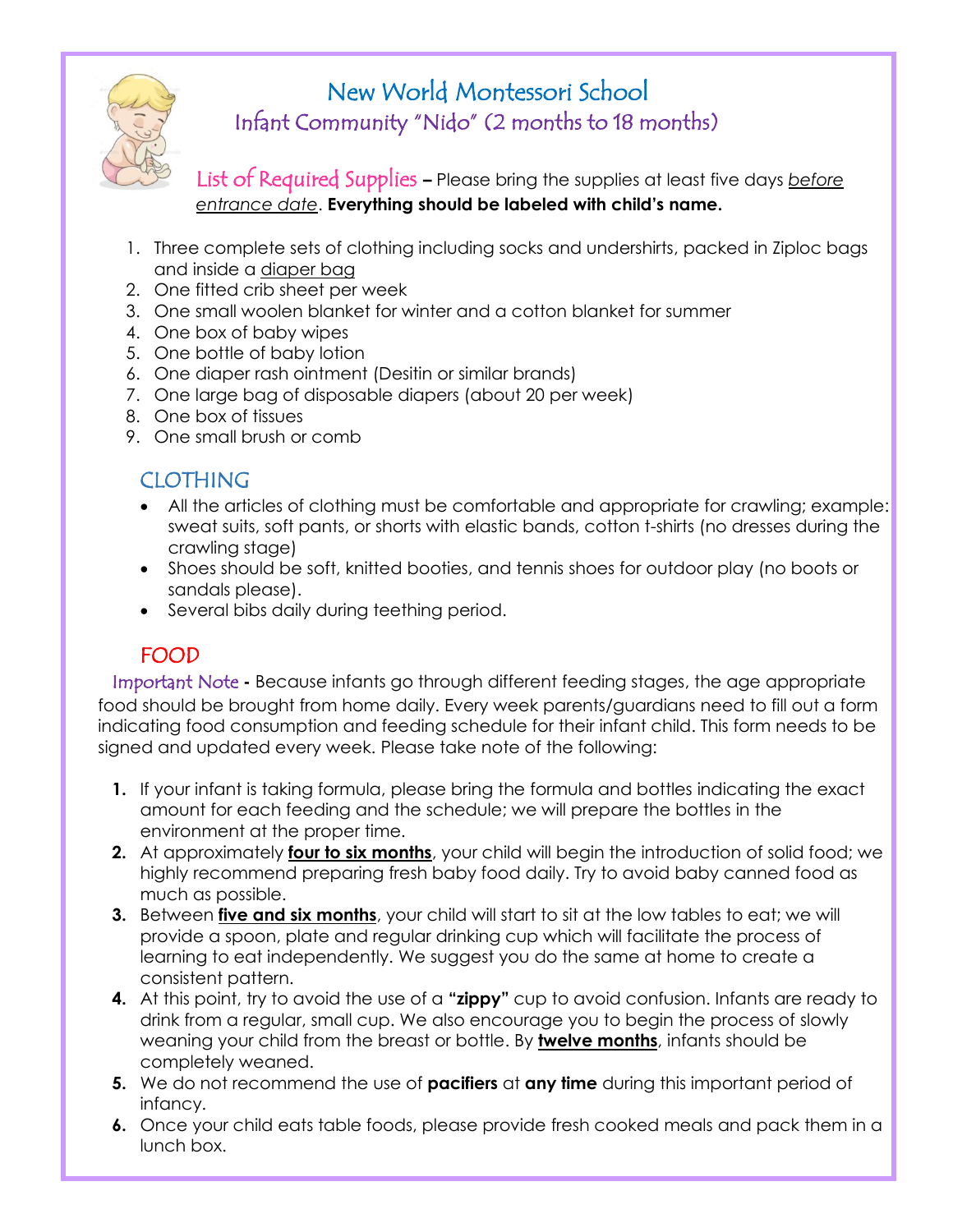

# New World Montessori School Young Children's Community (18 months to 3 years)

 List of Required Supplies - Please bring these items at least five days *before entrance date*. **Everything must be labeled with child's name.**

#### PHOTOS:

- **A digital portrait of your child for his/her personal locker (flash-card or USB) new students only**
- **A family photo (parents with child and siblings) for bulletin board** CLOTHING:
- 1. **Three complete sets of clothing** packed in three labeled Ziploc bags: shirts, skirts, pants or shorts, socks, undershirts, and underwear (if potty trained).
- 2. An **indoor plant** for the environment **(new students only)**
- 3. A box of **wipes**
- 4. One bottle of **baby lotion**
- 5. A box of **tissues**
- 6. A medium bottle of hair gel
- 7. A bottle of **detangler spray** (girls)
- 8. A **smock** for classroom work. Please order at school.
- 9. A pair of **non-slip slippers** with strap (See model) You can order them at Amazon.com (look under **"Montessori slippers"**)



## ADD THE FOLLOWING ITEMS FOR CHILDREN ENROLLED THE FULL DAY SESSION: (8:30 t0 3:00)

- One fitted crib sheet
- One small blanket (crib size)
- Pre-K backpack
- One small hairbrush or comb
- One bag of "Goody Ouch-less poly-bands" (Girls only)
- ADD THE FOLLOWING ITEMS FOR CHILDREN WHO ARE NOT POTTY TRAINED
- A large bag of diapers
- Ointment for diaper rash (Desitin) or corn starch)

ADD THE FOLLOWING ITEMS FOR CHILDREN READY TO BEGIN POTTY TRAINING: (Please read note below)

- One pair of water shoes (No flip flops)
- Three complete sets of clothing packed in labeled Ziploc bag (leggings, elastic shorts or pants, socks, shirts)
- Six **training cotton underwear**



#### IMPORTANT NOTES:

- 1. **Clothing:** All the articles of clothing must be easy to put on and take off; remember that children are learning to dress and undress themselves: pants, shorts or skirts with elastic bands (no overalls), comfortable shoes like tennis with velcro **(no lights or cartoon designs, and no cowboy boots or sandals)**. Undershirts should not be the one-piece body with snaps (onesies)
- 2. **Toilet training**: Your child will be ready to begin potty training around two years of age or earlier. Once the process begins, the teacher (guide) will let you know when you need to bring disposable pull-ups instead of diapers; this will be temporarily, because the goal is for your child to use the training cotton underpants to successfully complete the potty-training process. We ask for your total commitment to do the same at home to avoid confusing your child and making the training a long and difficult process.
- 3. **Toys**. Children are not allowed to bring toys to school.
- 4. **Snack**: The daily snack is provided by the parents about twice a month. You will receive a monthly list with the daily schedule.
- 5. **Lunch**: The lunch routine is designed to engage young children in setting the table, serving food by themselves, practicing table manners, and cleaning procedures. A hot nutritious lunch is available for an additional fee. Please notify the school if your child is allergic to any food, vegetable, fruit, dairy, gluten, etc. Hot lunches will be available starting August 30. Please send a lunch box with a good, healthy lunch that includes fresh fruit and vegetables for the first two weeks of school.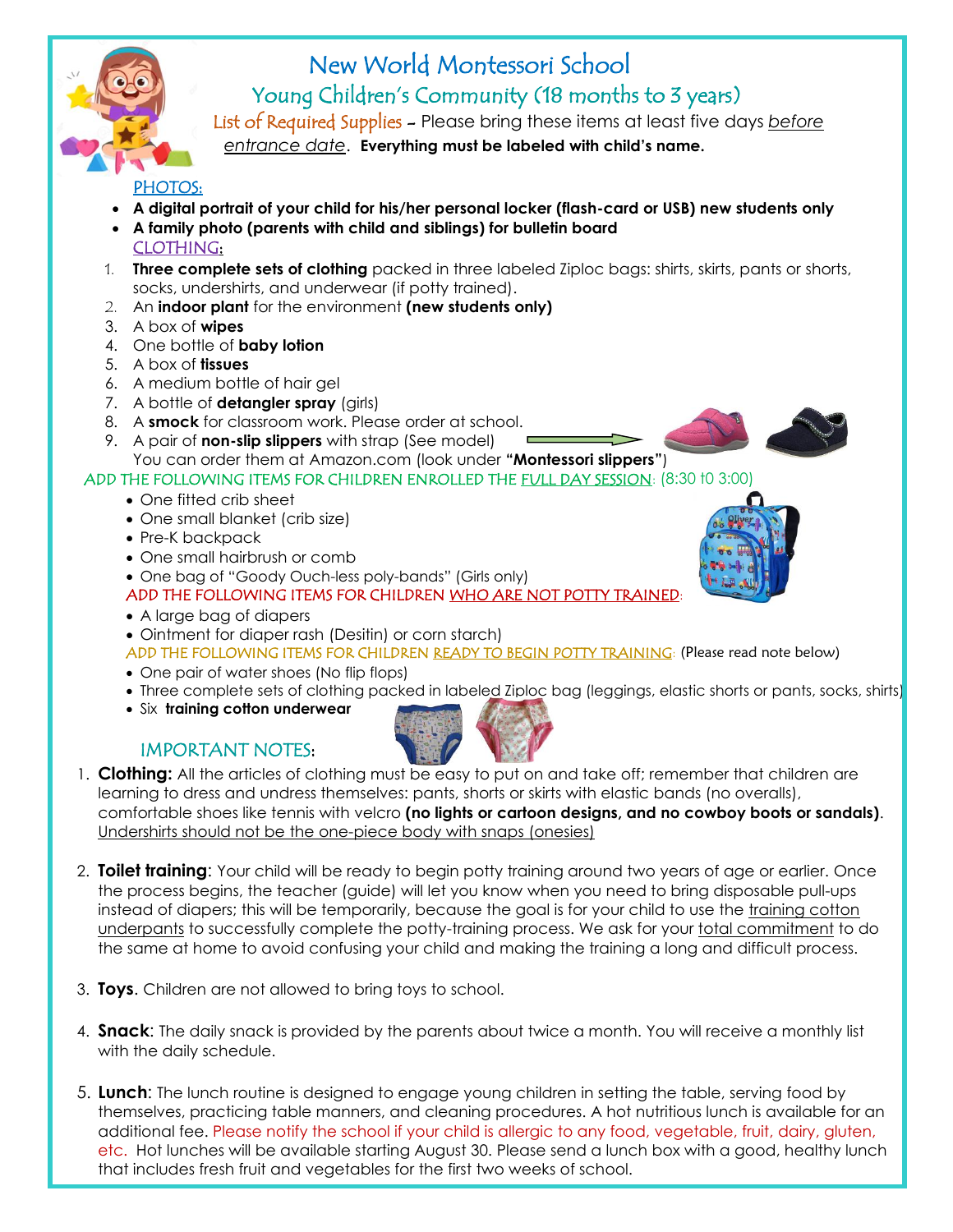

List of Required Supplies – **Please provide these supplies from first day of school. Everything must be labeled with your child's name.**

#### A. ALL CHILDREN, HALF OR FULL DAY:

- 1. Three complete changes of **clothes** packed in a labeled Ziploc bag, including: three sets of underwear and socks, three shirts or blouses, three shorts or sweats (according to seasonal weather)
- *2.* A **working smock** with child's name embroidered. Please order at school
- *3.* A pair of non-slip **slippers** with a strap *(see model below*). Slippers can be purchased at amazon.com *(look under Montessori slippers)*
- 4. Two wallet-size **portraits** of your child for his/her personal drawers (before the first day of school)
- 5. One **solid-color folder** with two pockets for papers to take home on Fridays
- 6. One **medium size backpack** without wheels, large enough to fit smock, papers, etc.
- 7. A small or medium indoor plant for the environment (for new students only)
- 8. One box of tissues
- 9. One bottle of hand sanitizer (8 oz)
- 10. One small hairbrush and/or comb in Ziploc bag
- 11. Face-cover is optional

#### B. FULL-DAY STUDENTS (three to four years old)

- One fitted crib sheet
- One small blanket
- One medium bottle of hair gel
- One box of wipes

#### IMPORTANT NOTES:

- 1. **Rest Period.** Children under five-years that stay all day have a rest period after lunch; they will use their sheet and blanket for a week; on **Friday** they will take sheets and smocks home to get washed; please make sure to pack everything back again **Monday**.
	- 2. **Clothing:** Please label everything. Refer to the Parent's Handbook for information on uniforms and shoes *(do not send your child to school with tennis shoes that have lights or cartoon characters)***.** Sweaters and jackets must be the correct color and with the school's logo. Smocks need to get washed every week and returned the following Monday. Please order two if needed.
	- 3. **Physical Education**: Physical Education classes will begin the first week of October; **Thursdays** for **Class D** and **Fridays** for **Class E**. Students are required to wear the complete P.E. uniform, or they will not be allowed to participate (See Parent's Handbook).
	- 4. **All children must come to school clean and well groomed**. Girls are required to pull their hair away from face in a ponytail or braids. Boys must have their hair cut short.
	- 5. **Snack**: Parents are asked to provide snack for the class about two to three times per semester. You will receive a note from the teacher indicating the food items that should be brought to the class **the following Monday**.
	- *6.* **Lunch**: A hot, nutritious lunch is available for full day students for an additional fee. If you prefer to send a lunch box, make sure to pack a nutritious lunch that includes fresh fruits and vegetables; please include an icepack and utensils *(Please refer to the Parent's Handbook for more information).* Hot lunches will be available starting August 30. For the first two weeks of school, please send a lunch box.
	- 7. **Toys**. Toys, watches, purses, or any objects that cause distractions are not allowed in school.

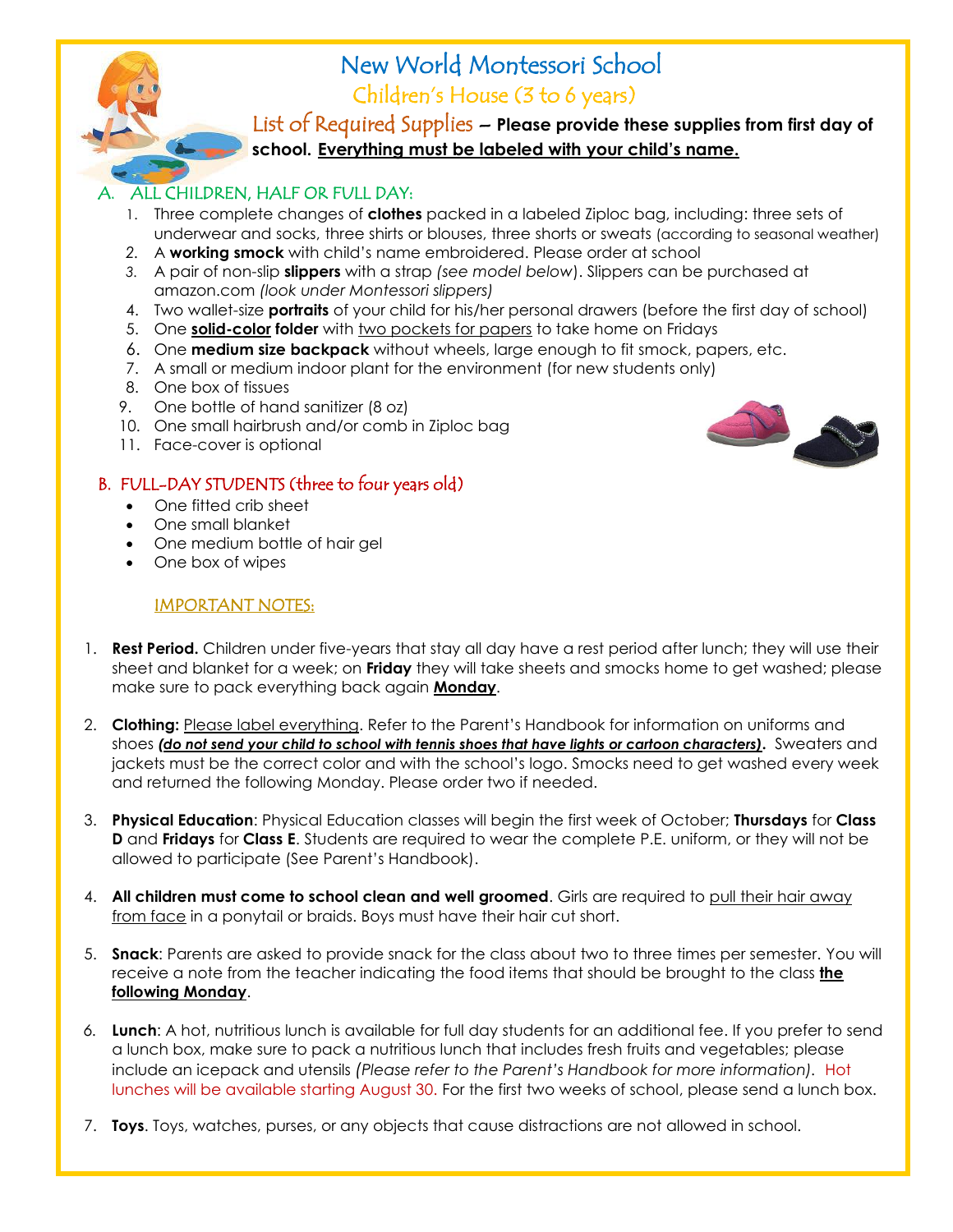

 $\mathbb Z$  Lower Elementary – Class A (6 to 9 years: 1st to 3rd Grade)

List of Required Supplies **-** Your child must bring everything on the first day of

#### school. **Every item must be labeled**.

- 1. One plastic pencil box (medium size approximately 8 X 4½ in. Please no boxes with keys or designs.
- 2. One set of 24 good-quality colored pencils
- 3. One box of good quality #2 pencils (24 or more) **No mechanical lead pencils allowed.**
- 4. One set of 24 thin markers (Crayola)
- 5. One bottle of Elmer's glue *(if they had any glue left from last year, they may use it)*
- 6. Five small Elmer's glue sticks
- 7. One pair of good quality scissors
- 8. One twelve-inch plastic ruler (please do not buy the bendable rulers)
- 9. One medium size box of soft pastels (make sure they are SOFT, chalk-like)
- 10. One solid color portfolio or folder for papers
- 11. One box of tissues
- 12. One regular size backpack (no wheels please)
- 13. A pair of non-slip slippers with a strap, for indoor use. (You may find them at amazon.com under Montessori slippers)
- 14. A face-cover is optional

#### First Level Students

The following notebooks will be available to purchase at school as the children need them:

- Three **"Becker's**" second primary notebooks for the following subjects: **Language, Journal,** and **Spelling Homework** (to be bought at school for \$5.00 each)
- Two quadrille notebooks (1 cm.) for the following: **Mathematics** and **Geometry** (to be bought at school for \$6.00)
- Four **Primary ruled composition notebooks** (½ inch) for the following: **Botany, Zoology, History** and **Geography.**

## Second and Third Level Students

- *Returning students must bring their notebooks from the previous year until completed; do not buy new notebooks until notified.*
- Seven composition notebooks, **wide-ruled** and **hard cover**. Please label them as follows**:** *Language, History, Botany, Zoology/Anatomy, Geography, Journal, and Spelling Homework*
- Two quadrille notebooks for **Mathematics** and **Geometry** (available to purchase at school for \$6.00)

## ART SUPPLIES FOR ALL THE LEVELS

- ➢ Two good paint brushes (1 thick and 1 thin)
- ➢ One drawing pad, 8 X 10
- ➢ One small palette
- ➢ A **navy-blue smock** with embroidered name (available for purchase at school). Children's House smock is accepted, as long as it covers slightly below the hip.
- ➢ One set of acrylic paints: basic colors (black, white, yellow, blue, red)
- ➢ One set of watercolors

#### Important Notes:

- ❖ **All the notebooks and books must be covered** with clear plastic or clear contact paper.
- ❖ Do not buy new supplies if your child still has the ones from previous year in good condition.
- ❖ All students are required to wear the proper uniform every day; the gala uniform on Mondays and the physical education uniform on Tuesdays (Please refer to Parent's handbook for more information).
- ❖ All children must come to school clean and well groomed. Girls are required to pull their hair away from face in a ponytail or braids. Boys must wear short hair (see Parent's Handbook).
- ❖ A hot, nutritious lunch is available for an additional fee. If you prefer to send a lunch box, make sure to pack a nutritious lunch that includes fresh fruits and vegetables; please include an icepack and utensils *(Please refer to the Parent's Handbook for more information).* Hot lunches will be available starting August 30. For the first two weeks of school, please send a lunch box.

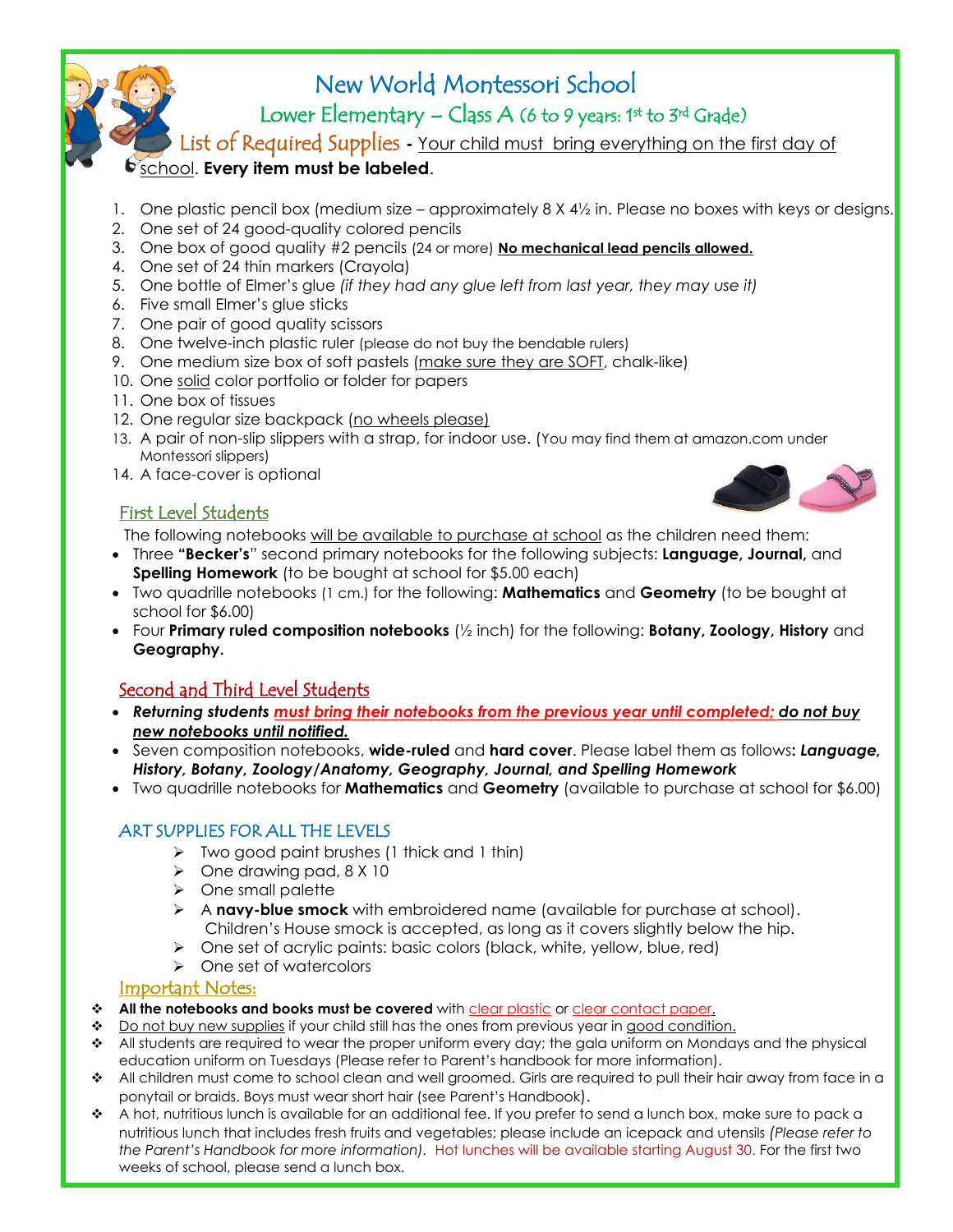

## $\mathsf{Upper} \ \mathsf{Elementary} \ (9 \ \mathsf{to} \ 12 \ \mathsf{years}; \ 4^\mathsf{th} \ \mathsf{to} \ 6^\mathsf{th} \ \mathsf{Grade})$

List of Required Supplies **–** Your child must bring everything on the first day of school. **Every item should be labeled.**

- One plastic pencil box (medium size approximately  $8 \times 4\frac{1}{2}$  in.) no keys or designs
- 2. One set of 24 good quality colored pencils
- 3. One set of 24 thin colored markers
- 4. One box of 24 good quality #2 pencils. *No mechanical lead pencils allowed*
- 5. One good quality manual pencil sharpener
- 6. One large eraser and several small cap erasers for the pencils
- 7. One bottle of Elmer's glue (if they had any glue left from last year, they may use it)
- 8. Two large or four small Elmer's glue sticks
- 9. One pair of sharp, good quality scissors
- 10. One **twelve-inches** ruler (no bendable rulers) and one **six-inches ruler** (diagrams/underlining)
- 11. One small protractor and one good quality, metal compass (Office Depot)
- 12. Four plain, solid color portfolios or folders with pockets for papers
- 13. Two black and two red ball point pens for 5<sup>th</sup> and 6<sup>th</sup> only (2 erasable pens for 4<sup>th</sup> grade)
- 14. One binder (1 inch wide) with one pack of *wide ruled* binder paper
- 15. One school planner will be available for purchase at school
- 16. One **soprano flute recorder** for music class (with name)
- 17. One regular size backpack (no wheels)
- 18. One hairbrush or comb
- 19. One large box of tissues
- 20. A face-cover is optional

#### Notebooks:

- *Returning students must bring their notebooks from the previous year until completed; do not buy new notebooks until notified.*
- Eight **wide-ruled,** (no college ruled allowed) **hard-cover** composition notebooks labeled: *Language, Spelling, Anatomy, Botany, Zoology, History, Geography, and Composition*  (covered with plastic).
- Two 8 mm. quadrille notebooks labeled: *Mathematics*, *Geometry* (available at school for \$6.00

ART SUPPLIES *(Hobby Lobby or Michael's*) *All the art supplies in a Ziploc bag, and labeled:*

- ➢ One medium size box of soft pastels (make sure they are SOFT, not chalk pastels)
- ➢ One set of good paint brushes (thick, medium, thin)
- ➢ One art pad 11 X 14, and one small palette
- ➢ One set of acrylic paints: basic colors
- ➢ One set of water colors
- ➢ Navy blue smock with embroidered name (available for purchase at school) *Students may use their supplies from the previous year.*

## Important Notes:

- *1. All the notebooks and books must be covered with clear plastic or clear contact paper.*
- *2. Do not buy new supplies if your child still has the ones from previous year in good condition.*
- *3. All students are required to wear the proper uniform every day, including sweaters and jackets during winter; the gala uniform on Mondays, and the physical education uniform on Wednesdays. (Please refer to Parent's handbook for more information).*
- *4. All the students must come to school clean and well groomed. Girls are required to pull their hair away from face in a ponytail or braids. Boys must wear short hair (see Parent's Handbook).*
- *5.* A hot, nutritious lunch is available for an additional fee. If you prefer to send a lunch box, make sure to pack a nutritious lunch that includes fresh fruits and vegetables; please include an icepack and utensils Hot lunches will be available starting August 30. For the first two weeks of school, please send a lunch box.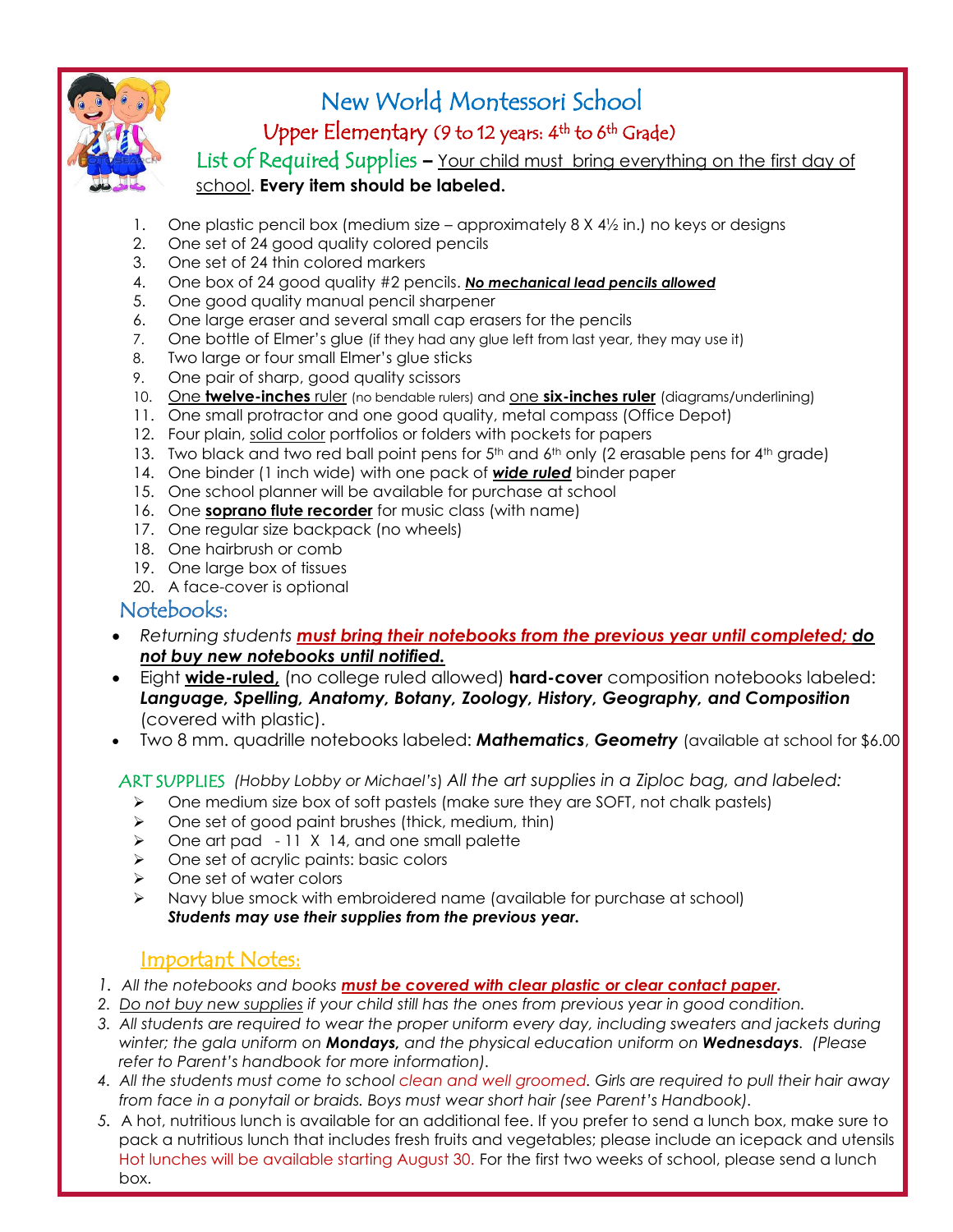

## Nido (2 meses a 18 meses)

Artículos para el Ambiente **–**Favor de traer los artículos cinco días antes de la fecha de entrada. Todas las prendas de ropa y artículos deben estar

marcados con el nombre del niño(a).

- 1. Tres cambios completos de ropa, incluyendo calcetines y ropa interior, todo empacado en una pañalera
- 2. Una sábana para cuna (de cajón) por semana
- 3. Una cobija tamaño cuna para el invierno y una de algodón para el verano
- 4. Una caja de toallitas húmedas desechables
- 5. Una botella de crema para bebé
- 6. Una crema o ungüento para rozaduras (Desitin)
- 7. Un paquete grande de pañales desechables (20 por semana aproximadamente)
- 8. Una caja de pañuelos desechables (Kleenex)
- 9. Un cepillo o peine para bebé

## ROPA

- Toda la ropa que use su bebé debe ser cómoda y apropiada para gatear; por ejemplo: pantaloneras, pantalones de tela suave, pantalones cortos, playeras, etc. (no usar vestidos cuando el bebé gatea).
- Los zapatos deben ser suaves como botitas tejidas, tenis para ir al patio (no botas vaqueras ni sandalias).
- Mandar varios baberos diariamente durante la dentición.

# ALIMENTOS

Importante - *Debido a que los infantes pasan por diferentes etapas de crecimiento, los alimentos serán traídos de casa diariamente. Cada semana los padres de familia o tutores, deben llenar una forma en la que indicarán el horario de comida del bebé. Favor de actualizer la forma cada semana. Tome nota de lo siguiente:*

- **1.** Si su bebé está siendo alimentado con fórmula, favor de traerla cada día en los biberones; las maestras se encargarán de prepararlas en la escuela.
- **2.** Entre **cuatro y seis meses** aproximadamente, su niño(a) iniciará la introducción paulatina de la comida sólida; se recomienda que estos alimentos sean preparados diariamente en casa y con ingredientes frescos. Trate de evitar la comida enlatada lo más posible.
- **3.** Entre los **cinco y seis meses**, su bebé empezará sentarse en las mesitas bajas; nosotros proveeremos los platos y cubiertos al igual que un vasito pequeño para beber. Esto facilitará el proceso de aprender a comer independientemente. Le sugerimos que se haga lo mismo en casa para crear un patrón consistente.
- **4.** Durante esta etapa, evite el uso de los vasos con orificio, especiales para bebés. Esto sólo retrasa el proceso y confunde al bebé. También alrededor de estas edades se debe empezar el proceso lento del destete, ya sea del pecho o del biberón. **A los doce meses** debe de haber terminado este proceso, para que el niño no se retrase en su desarrollo.
- **5.** En Montessori no recomendamos el uso de **chupones durante ninguna etapa** de la infancia.
- **6.** Una vez que su niño(a) esté comiendo comida de mesa, favor de proveer comida casera y empacada en una lonchera.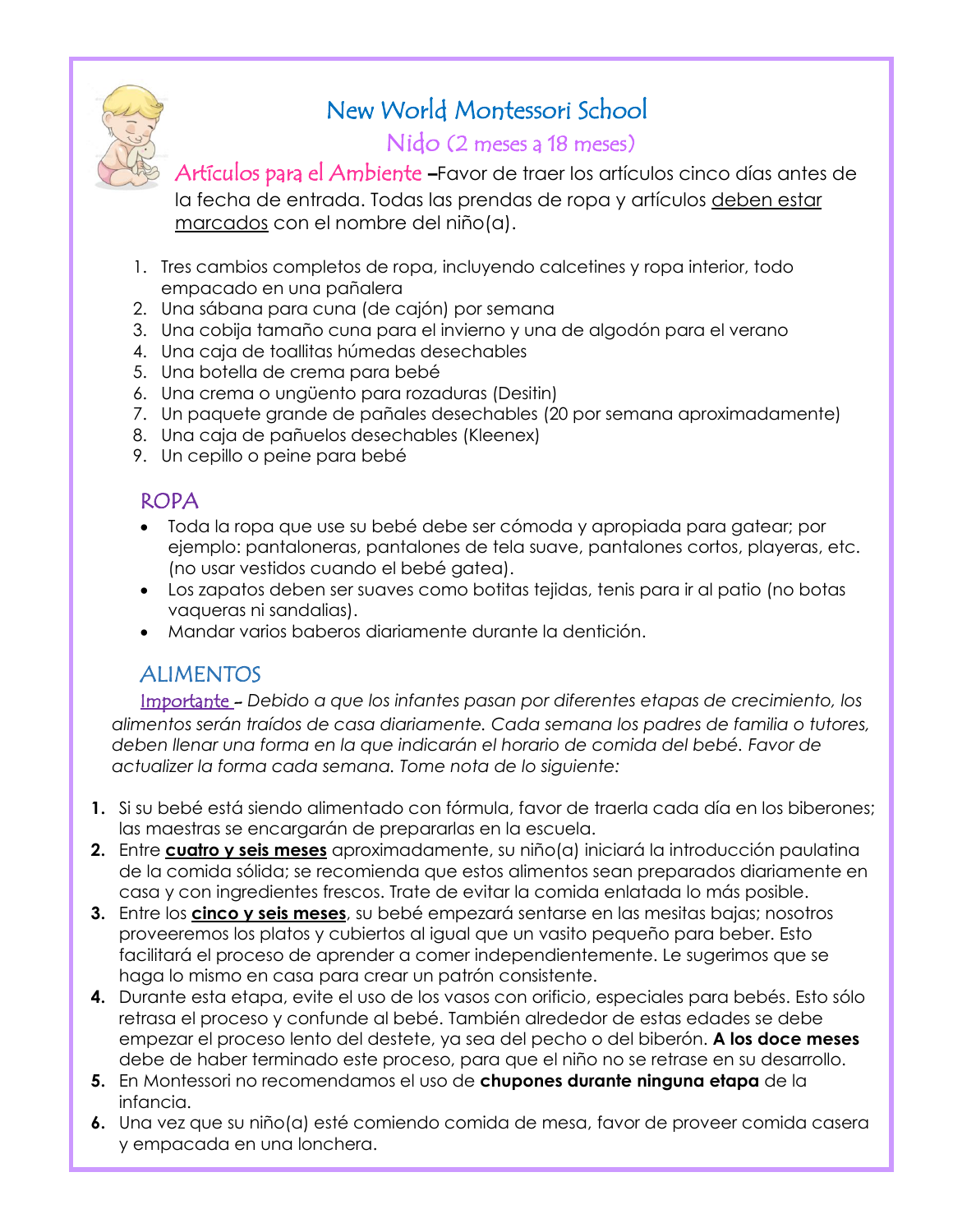

# New World Montessori School Comunidad Infantil (18 meses a 3 años)

Lista de Artículos Necesarios - *Favor de traerlos aproximadamente*

 *cinco días antes de la fecha de entrada.* **Todas las prendas de ropa y**  **artículos deberán estar marcados con el nombre del niño(a***).*

## FOTOS

- *Una fotografía digital para el cubículo de su niño. (USB) (niños nuevos solamente)*
- *Una fotografía familiar (padres de familia y hermanos) para el periódico mural.*

## ROPA:

- 1. Tres **juegos completos de ropa** empacados en tres bolsas de plástico Ziploc y etiquetadas con el nombre de su niño(a): playeras, blusas, faldas, pantalones largos o cortos con elástico en la cintura, calcetines y ropa interior si el niño(a) ya está entrenado para el baño.
- 2. Una planta de ornato chica para el ambiente (sólo alumnos nuevos)
- 3. Una caja de **toallitas húmedas** desechables
- 4. Una botella de crema líquida para bebés
- 5. Una caja de pañuelos desechables (Kleenex)
- 6. Una botella mediana de gel para el cabello
- 7. Una botella mediana de líquido para desenredar el cabello (niñas)
- 8. Una **batita de trabajo** ordenarla en la escuela
- 9. Un par de **pantuflas anti-derrapantes** con sujetador (*las puede ordenar en amazon.com bajo el nombre "Montessori slippers"*) Ver muestras:

## Agregar los siguientes artículos para los niños inscritos in la sesión de día completo: (8:30 a 3:00)

- Una sábana (de cajón) para cuna por semana
- Una cobija tamaño cuna para el invierno y una de algodón para el verano
- Un cepillo o peine pequeño
- Un paquete de ligas Goody que no dañan el cabello para las niñas
- Una mochila tamaño pre-kinder

## Agregar los siguientes artículos para los niños que no están entrenados para ir al baño:

- Una crema o ungüento para rozaduras (Desitin o marcas similares)
- Una paquete grande de pañales desechables (20 por semana aproximadamente)

## Agregar estos artículos para los niños que iniciarán el proceso de entrenamien<u>to para</u> ir al baño:

- Un par de zapatos para el agua (No flip-flops)
- Seis calzoncillos de algodón *"entrenadores"*
- Tres juegos completos de ropa extra, fácil de poner y quitar, empacados y etiquetados en bolsa Ziploc (leggins, pantalón, pantalonera o pantalón corto con elástico, calcetines y playeras)

## NOTAS IMPORTANTES:

- **1. Ropa:** Todos los artículos de ropa deberán ser fáciles de poner y quitar; recuerde que los niños están aprendiendo a vestirse y desvestirse por si mismos; pantalones, pantalón corto, faldas con elástico en la cintura, zapatos cómodos como tenis con velcro *(favor de no traer tenis con luces o caricaturas, ni botas vaqueras o sandalias)*. Las camisetas interiores no deberán ser de una sola pieza con broches.
- **2. Entrenamiento para el baño:** La maestra (guía) le hará saber cuándo es el momento adecuado para empezar el uso de calzoncillos desechables (pull-ups), antes de los dos años. Este paso es solo temporal, porque la meta es que el niño utilice los calzones de algodón especiales para el entrenamiento al baño, y luego cambie a los regulares.
- **3. Refrigerio:** El refrigerio diario es provisto por los padres de familia, aproximadamente dos veces al mes. Usted recibirá una lista mensualmente con las fechas que le serán asignadas.
- **4. Juguetes:** No se les permite a los niños traer juguetes a la escuela. Los libros siempre son bienvenidos para compartir en clase.
- **5. Comida:** La rutina de la comida está diseñada para que los niños participen en poner la mesa, servirse ellos mismos, practicar modales de mesa y procedimientos de limpieza. Para los niños inscritos en la sesión de todo el día, una comida calientita y nutritiva se sirve diariamente en el ambiente por un costo adicional. Esta comida estará disponible a partir del 30 de Agosto. Las primeras dos semanas de escuela, favor de mandar una lonchera con comida saludable que incluya fruta fresca y verduras.



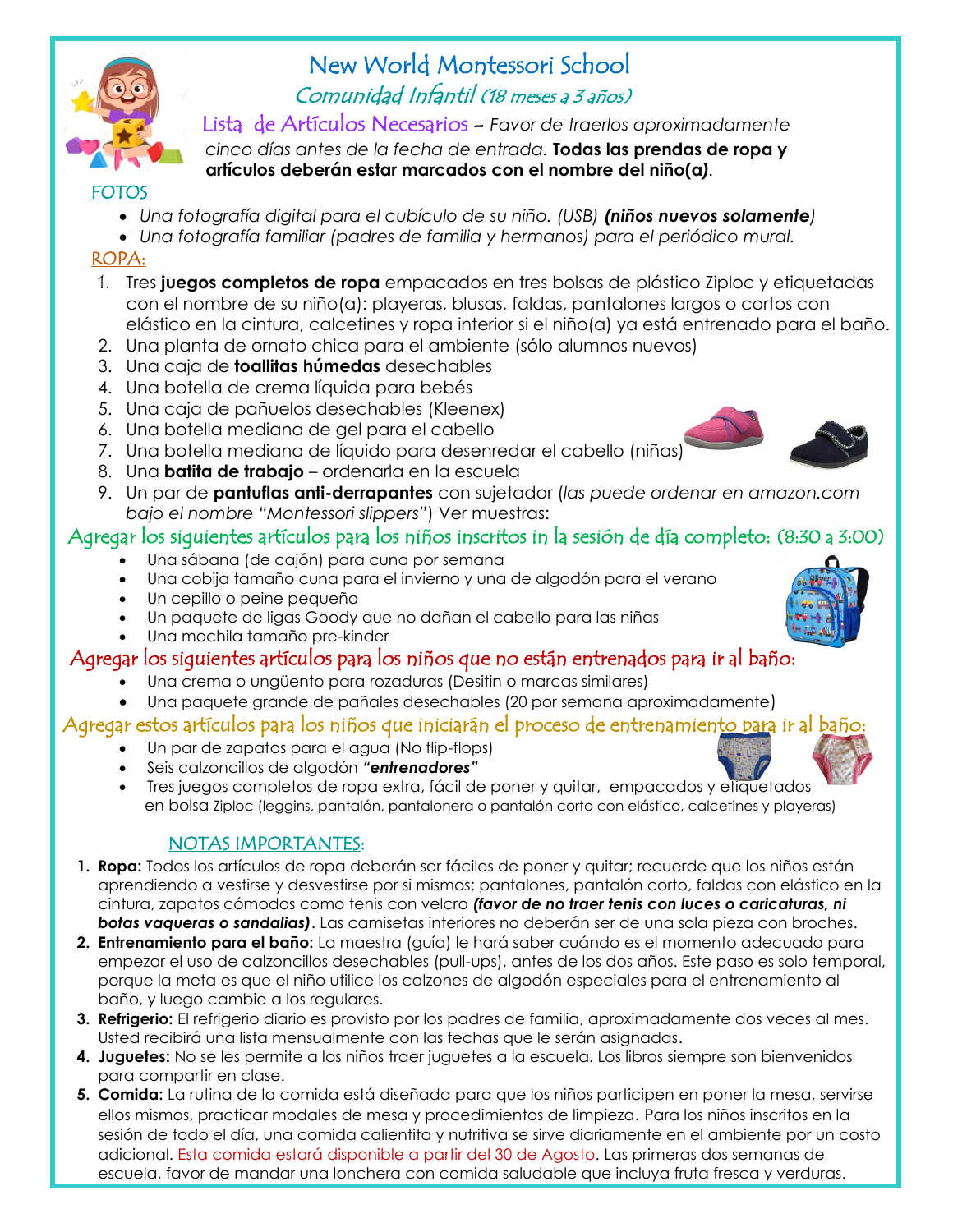

# New World Montessori School Casa de los Niños (de 3 a 6 años)

Lista de Artículos Necesarios **– Favor de mandar todo desde el primer** 

**día de clases. Todo deberá estar marcado con el nombre del niño (a).**

### A. PARA TODOS LOS NIÑOS, DE MEDIO TIEMPO O DE TIEMPO COMPLETO:

- 1. **Tres cambios completos de ropa** que incluya lo siguiente: tres conjuntos de ropa interior y calcetines, tres playeras, tres pantalones cortos o pantaloneras (según el clima), empacados en una bolsa de plástico transparente Ziploc y etiquetados con el nombre de su niño(a).
- *2.* Una **bata de trabajo** con el nombre del niño(a). Favor de ordenarla en la oficina
- 3. Un par de **pantuflas anti-derrapantes** con sujetador (las puede ordenar en amazon.com bajo el nombre: **Montessori slippers**) Ver muestras:
- 4. **Dos fotografías tamaño cartera** (antes del primer día de clases)
- 5. Un folder de un solo color con dos bolsas interiores para los trabajos del niño
- 6. Una **mochila mediana**, sin ruedas, para que el niño lleve su bata y folder
- 7. Una planta de ornato para embellecer el ambiente (sólo los niños nuevos)
- 8. Una caja de pañuelos desechables (Kleenex)
- 9. Una botella mediana de desinfectante de manos
- 10. Un peine y un cepillo pequeño en una bolsita de plástico Ziploc (con nombre)
- 11. El cubre-bocas es opcional

## B. LOS NIÑOS DE DIA COMPLETO: (de 3 y 4 años)

- Una sábana tamaño cuna (de cajón)
- Una cobija ligera tamaño cuna
- Una botella mediana de gel para cabello
- Una caja de toallitas húmedas (wipes)

#### NOTAS IMPORTANTES:

- 1. **Descanso**: Los niños menores de cinco años que se quedan día completo, tendrán un período de descanso después de la comida. Las sábanas y cobijas usadas diariamente se enviarán a casa los viernes en la mochila, para que sean lavadas y regresadas el lunes siguiente junto con la batita.
- 2. **Ropa:** Por favor etiquete todo. Favor de consultar el Manual de Padres de Familia para obtener información sobre los uniformes y zapatos (por favor no mande a sus niños calzando tenis con luces o caricaturas). Los suéteres y chamarras deben ser del uniforme y con el logo de la escuela. Las batitas serán mandadas a casa los viernes para se lavadas y ser regresadas **el lunes**.
- 3. **Educación Física**: Las clases se iniciarán en el mes de **octubre**. Estas clases se llevan a cabo **los jueves para la Clase D**, y **los viernes para la Clase E**. Es un requisito usar el uniforme apropiado para esta clase, o su niño no podrá participar.
- 4. **Presentación:** Todos los niños deben presentarse a clase limpios y bien peinados. Las niñas deben **recogerse el cabello hacia atrás** en una cola de caballo o trenzas. Los niños siempre deben traer el **cabello cortito**.
- 5. **Refrigerio**: El refrigerio que los niños preparan en el ambiente será provisto por los padres de familia aproximadamente dos o tres veces por semestre. Se mandará a casa una nota indicando los alimentos requeridos para el siguiente lunes.
- 6. **Comida**: Diariamente se prepara comida saludable y calientita por una cuota adicional para los niños que deseen comer comida de la escuela. Los padres pueden hacer arreglos de antemano en la oficina. Si trae lonchera, favor de mandar comida nutritiva que incluya frutas y verduras frescas; incluya cubiertos y bolsa de hielo. La comida caliente estará disponible a partir del 30 de Agosto. Las primeras dos semanas de escuela, favor de mandar una lonchera con comida saludable.
- 7. **Juguetes:** No se permite traer juguetes, relojes, bolsitas o cualquier otro objeto que cause distracción.



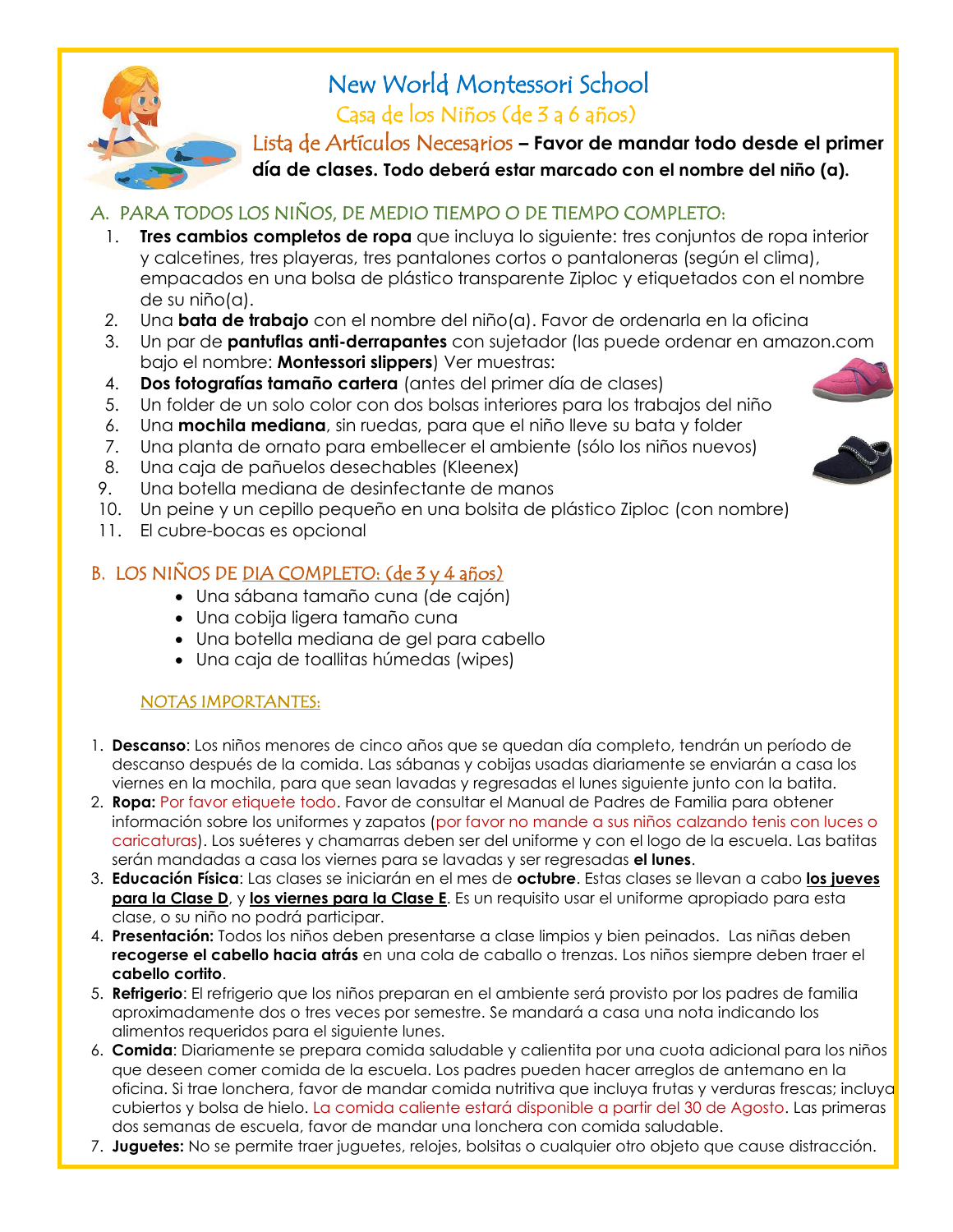

# New World Montessori School Taller I - Clase A (de 6 a 9 años: 1er a 3º Grado)

Lista de Artículos Necesarios**:** Favor de traer los útiles desde el primer día de *clases*.

## **Todo debe estar marcado con el nombre del niño(a).**

- 1. Una caja escolar de plástico (mediana 8 x 4 ½ pulgadas) sin llaves o diseños.
- 2. Un juego de 24 lápices de colores de buena calidad
- 3. Una caja de lápices de buena calidad #2 (24 o más). No se permiten lapiceros
- 4. Un juego de 24 marcadores delgados (Crayola)
- 5. Una botella de pegamento marca Elmer (si tiene la del año anterior, la puede usar)
- 6. Cinco tubitos chicos de pegamento Elmer ó Scotch
- 7. Un par de tijeras buenas
- 8. Una regla de plástico de12 pulgadas (No flexible)
- 9. Una caja mediana de colores pasteles suaves (asegúrese que sean SUAVES, tipo gis).
- 10. Un folder de color sólido
- 11. Una caja chica de pañuelos desechables
- 12. Una mochila de tamaño regular (sin ruedas por favor)
- 13. Unas pantuflas anti-derrapantes con sujetador (las puede ordenar en amazon.com bajo el nombre: Montessori slippers) Ver muestras:
- 14. El cubre-bocas es opcional



#### Niños de Primer Grado

Los siguientes cuadernos estarán disponibles para su compra en la escuela según los vayan necesitando los niños.

- Tres cuadernos "Becker's" Primary para: **Lenguaje, Diario y Ortografía** (\$5.00)
- Dos cuadernos de cuadrícula (1cm.) para **Matemáticas y Geometría** (de venta en la escuela por \$6.00)
- Cuatro cuadernos Primary de composición (con líneas de ½ pulgada) para: **Botánica, Zoología/Anatomía, Historia y Geografía.**

#### <u>Sequndo y Tercer Grado</u>

- Los alumnos deberán usar los cuadernos del año anterior hasta completarlos.
- Siete cuadernos composición con líneas anchas. Por favor etiquételo así: **Lenguaje, Historia, Botánica, Zoología/Anatomía, Geografía, Diario,** y **Tarea de Ortografía.**
- Dos cuadernos de cuadrícula grande (8 mm) para **Matemáticas y Geometría** (de venta en la escuela por \$6.00)

#### UTILES PARA LA CLASE DE ARTE

- ➢ pinceles para pintura buenos (uno grueso y uno delgado)
- ➢ 1 cuaderno de dibujo de 8 X 10 pulgadas
- ➢ 1 paleta chica para la pintura
- ➢ 1 juego de pinturas acrílicas: colores básicos: rojo, azul, amarillo, blanco y negro
- ➢ 1 juego de acuarelas
- ➢ 1 bata con el nombre del alumno (bordado) De venta en la escuela

#### Información Importante:

- ❖ Todos los cuadernos y libros **deberán ser cubiertos** con plástico transparente o papel de contacto transparente.
- ❖ Por favor no compre útiles nuevos si están en buen estado los del año anterior.
- ❖ Es un requisito que los alumnos vistan el uniforme adecuado diariamente, incluyendo suéteres y chamarras. El uniforme de gala los lunes y el de educación física los martes (Favor de consultar el Manual de Padres de familia)
- ❖ Todos los alumnos deben presentarse a la escuela limpios y bien peinados. Las niñas deben traer su cabello peinado recogido en cola de caballo o trenzas, y los niños traer cabello corto y peinado.
- ❖ La comida provista por la escuela tendrá un costo adicional. Para los niños que traen su lonchera, favor de mandar comida nutritiva que incluya frutas y verduras frescas; incluya cubiertos y bolsa de hielo. La comida caliente estará disponible a partir del 30 de Agosto. Las primeras dos semanas de escuela, favor de mandar una lonchera con comida saludable.